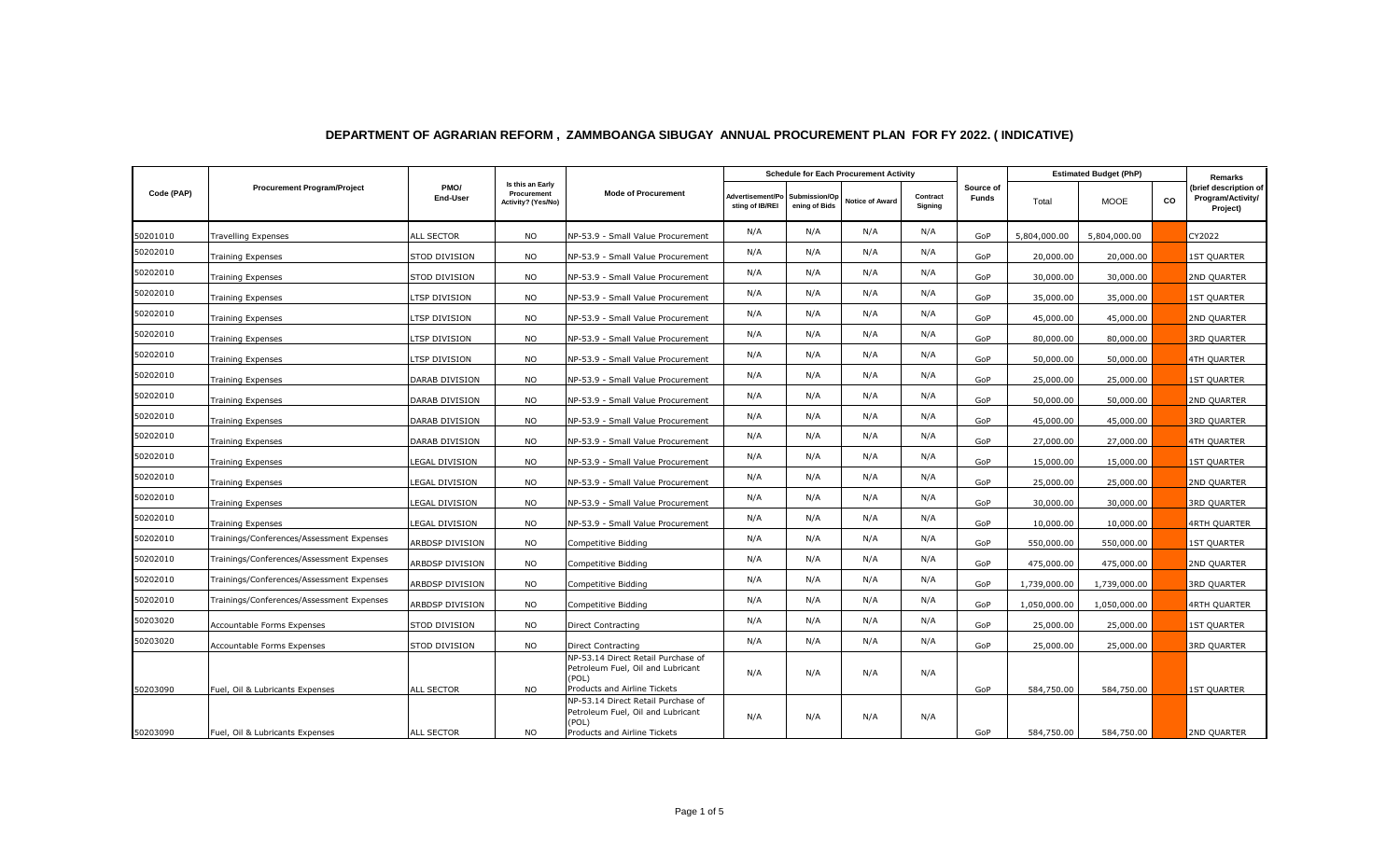|             | <b>Procurement Program/Project</b> | PMO/<br><b>End-User</b> | Is this an Early<br>Procurement<br>Activity? (Yes/No) | <b>Mode of Procurement</b>                                                       | <b>Schedule for Each Procurement Activity</b> |                                |                        |                     |                    | <b>Estimated Budget (PhP)</b> |             |    | Remarks                                                |
|-------------|------------------------------------|-------------------------|-------------------------------------------------------|----------------------------------------------------------------------------------|-----------------------------------------------|--------------------------------|------------------------|---------------------|--------------------|-------------------------------|-------------|----|--------------------------------------------------------|
| Code (PAP)  |                                    |                         |                                                       |                                                                                  | <b>Advertisement/Po</b><br>sting of IB/REI    | Submission/Op<br>ening of Bids | <b>Notice of Award</b> | Contract<br>Signing | Source of<br>Funds | Total                         | <b>MOOE</b> | CO | (brief description of<br>Program/Activity/<br>Project) |
|             |                                    |                         |                                                       | NP-53.14 Direct Retail Purchase of<br>Petroleum Fuel, Oil and Lubricant<br>(POL) | N/A                                           | N/A                            | N/A                    | N/A                 |                    |                               |             |    |                                                        |
| 50203090    | Fuel, Oil & Lubricants Expenses    | <b>ALL SECTOR</b>       | <b>NO</b>                                             | Products and Airline Tickets<br>NP-53.14 Direct Retail Purchase of               |                                               |                                |                        |                     | GoP                | 584,750.00                    | 584,750.00  |    | <b>3RD QUARTER</b>                                     |
|             |                                    |                         |                                                       | Petroleum Fuel, Oil and Lubricant<br>(POL)                                       | N/A                                           | N/A                            | N/A                    | N/A                 |                    |                               |             |    |                                                        |
| 50203090    | Fuel, Oil & Lubricants Expenses    | ALL SECTOR              | <b>NO</b>                                             | Products and Airline Tickets                                                     |                                               |                                |                        |                     | GoP                | 584,750.00                    | 584,750.00  |    | 4RTH QUARTER                                           |
| 50204010    | Water Expenses                     | STOD DIVISION           | <b>NO</b>                                             | Direct Contracting                                                               | N/A                                           | N/A                            | N/A                    | N/A                 | GoP                | 7,750.00                      | 7,750.00    |    | <b>1ST QUARTER</b>                                     |
| 50204010    | Water Expenses                     | STOD DIVISION           | <b>NO</b>                                             | Direct Contracting                                                               | N/A                                           | N/A                            | N/A                    | N/A                 | GoP                | 7,750.00                      | 7,750.00    |    | 2ND QUARTER                                            |
| 50204010    | Water Expenses                     | STOD DIVISION           | <b>NO</b>                                             | Direct Contracting                                                               | N/A                                           | N/A                            | N/A                    | N/A                 | GoP                | 7,750.00                      | 7,750.00    |    | 3RD QUARTER                                            |
| 50204010    | Water Expenses                     | STOD DIVISION           | <b>NO</b>                                             | Direct Contracting                                                               | N/A                                           | N/A                            | N/A                    | N/A                 | GoP                | 7,750.00                      | 7,750.00    |    | <b>4RTH QUARTER</b>                                    |
| 50204020    | <b>Electricity Expenses</b>        | <b>ALL SECTOR</b>       | <b>NO</b>                                             | Direct Contracting                                                               | N/A                                           | N/A                            | N/A                    | N/A                 | GoP                | 250,250.00                    | 250,250.00  |    | <b>1ST QUARTER</b>                                     |
| 50204020    | <b>Electricity Expenses</b>        | <b>ALL SECTOR</b>       | <b>NO</b>                                             | Direct Contracting                                                               | N/A                                           | N/A                            | N/A                    | N/A                 | GoP                | 250,250.00                    | 250,250.00  |    | 2ND QUARTER                                            |
| 50204020    | <b>Electricity Expenses</b>        | <b>ALL SECTOR</b>       | <b>NO</b>                                             | Direct Contracting                                                               | N/A                                           | N/A                            | N/A                    | N/A                 | GoP                | 250,250.00                    | 250,250.00  |    | <b>3RD QUARTER</b>                                     |
| 50204020    | <b>Electricity Expenses</b>        | ALL SECTOR              | <b>NO</b>                                             | Direct Contracting                                                               | N/A                                           | N/A                            | N/A                    | N/A                 | GoP                | 250,250.00                    | 250,250.00  |    | 4RTH QUARTER                                           |
| 50205010    | Postage and Courier Services       | ALL SECTOR              | <b>NO</b>                                             | Direct Contracting                                                               | N/A                                           | N/A                            | N/A                    | N/A                 | GoP                | 60,000.00                     | 60,000.00   |    | <b>1ST QUARTER</b>                                     |
| 50205010    | Postage and Courier Services       | ALL SECTOR              | <b>NO</b>                                             | Direct Contracting                                                               | N/A                                           | N/A                            | N/A                    | N/A                 | GoP                | 70,750.00                     | 70,750.00   |    | 2ND QUARTER                                            |
| 50205010    | Postage and Courier Services       | ALL SECTOR              | <b>NO</b>                                             | <b>Direct Contracting</b>                                                        | N/A                                           | N/A                            | N/A                    | N/A                 | GoP                | 55,500.00                     | 55,500.00   |    | 3RD QUARTER                                            |
| 50205010    | Postage and Courier Services       | <b>ALL SECTOR</b>       | <b>NO</b>                                             | Direct Contracting                                                               | N/A                                           | N/A                            | N/A                    | N/A                 | GoP                | 56,750.00                     | 56,750.00   |    | 4RTH QUARTER                                           |
| 50205020-01 | Telephone Expenses-Mobile          | <b>ALL SECTOR</b>       | <b>NO</b>                                             | Direct Contracting                                                               | N/A                                           | N/A                            | N/A                    | N/A                 | GoP                | 299,250.00                    | 299,250.00  |    | <b>1ST QUARTER</b>                                     |
| 50205020-01 | Telephone Expenses-Mobile          | ALL SECTOR              | <b>NO</b>                                             | Direct Contracting                                                               | N/A                                           | N/A                            | N/A                    | N/A                 | GoP                | 299,250.00                    | 299,250.00  |    | 2ND QUARTER                                            |
| 50205020-01 | Telephone Expenses-Mobile          | <b>ALL SECTOR</b>       | <b>NO</b>                                             | Direct Contracting                                                               | N/A                                           | N/A                            | N/A                    | N/A                 | GoP                | 299,250.00                    | 299,250.00  |    | 3RD QUARTER                                            |
| 50205020-01 | Telephone Expenses-Mobile          | <b>ALL SECTOR</b>       | <b>NO</b>                                             | Direct Contracting                                                               | N/A                                           | N/A                            | N/A                    | N/A                 | GoP                | 299,250.00                    | 299,250.00  |    | 4RTH QUARTER                                           |
| 50205020-02 | Telephone Expenses-Landline        | STOD DIVISION           | <b>NO</b>                                             | Direct Contracting                                                               | N/A                                           | N/A                            | N/A                    | N/A                 | GoP                | 19,500.00                     | 19,500.00   |    | <b>1ST QUARTER</b>                                     |
| 50205020-02 | Telephone Expenses-Landline        | STOD DIVISION           | <b>NO</b>                                             | Direct Contracting                                                               | N/A                                           | N/A                            | N/A                    | N/A                 | GoP                | 19,500.00                     | 19,500.00   |    | 2ND QUARTER                                            |
| 50205020-02 | Telephone Expenses-Landline        | STOD DIVISION           | <b>NO</b>                                             | Direct Contracting                                                               | N/A                                           | N/A                            | N/A                    | N/A                 | GoP                | 19,500.00                     | 19,500.00   |    | <b>3RD QUARTER</b>                                     |
| 50205020-02 | Telephone Expenses-Landline        | STOD DIVISION           | <b>NO</b>                                             | Direct Contracting                                                               | N/A                                           | N/A                            | N/A                    | N/A                 | GoP                | 19,500.00                     | 19,500.00   |    | 4RTH QUARTER                                           |
| 50205030    | Internet Subscription Expenses     | ALL SECTOR              | <b>NO</b>                                             | Direct Contracting                                                               | N/A                                           | N/A                            | N/A                    | N/A                 | GoP                | 64,250.00                     | 64,250.00   |    | <b>1ST QUARTER</b>                                     |
| 50205030    | Internet Subscription Expenses     | ALL SECTOR              | <b>NO</b>                                             | Direct Contracting                                                               | N/A                                           | N/A                            | N/A                    | N/A                 | GoP                | 64,250.00                     | 64,250.00   |    | 2ND QUARTER                                            |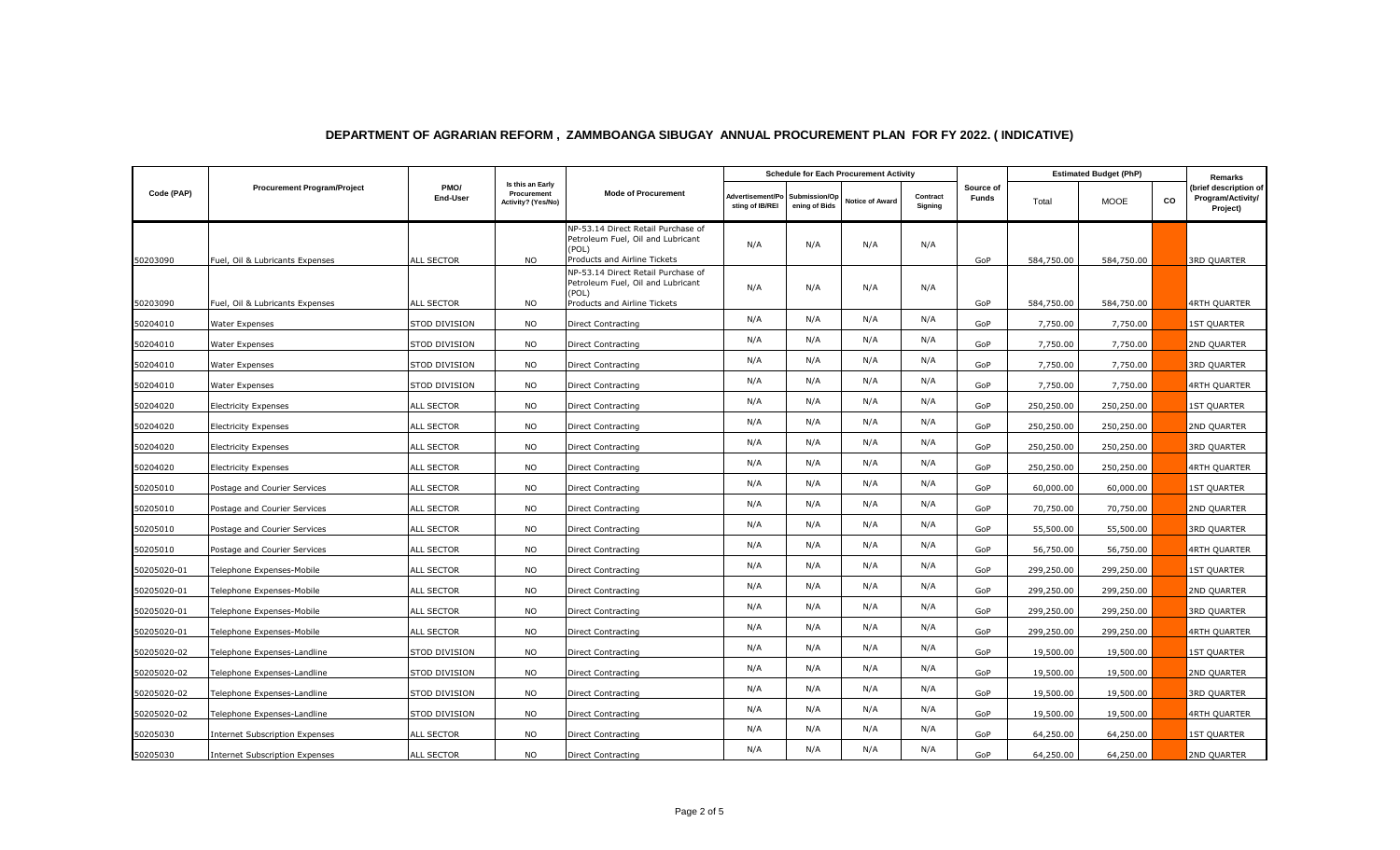|             | <b>Procurement Program/Project</b>            | PMO/<br>End-User  | Is this an Early<br>Procurement<br>Activity? (Yes/No) | <b>Mode of Procurement</b> | <b>Schedule for Each Procurement Activity</b> |                                |                        |                     |                           | <b>Estimated Budget (PhP)</b> |             |    | Remarks                                                |
|-------------|-----------------------------------------------|-------------------|-------------------------------------------------------|----------------------------|-----------------------------------------------|--------------------------------|------------------------|---------------------|---------------------------|-------------------------------|-------------|----|--------------------------------------------------------|
| Code (PAP)  |                                               |                   |                                                       |                            | Advertisement/Po<br>sting of IB/REI           | Submission/Op<br>ening of Bids | <b>Notice of Award</b> | Contract<br>Signing | Source of<br><b>Funds</b> | Total                         | <b>MOOE</b> | CO | (brief description of<br>Program/Activity/<br>Project) |
| 50205030    | <b>Internet Subscription Expenses</b>         | ALL SECTOR        | <b>NO</b>                                             | Direct Contracting         | N/A                                           | N/A                            | N/A                    | N/A                 | GoP                       | 64,250.00                     | 64,250.00   |    | <b>3RD QUARTER</b>                                     |
| 50205030    | <b>Internet Subscription Expenses</b>         | ALL SECTOR        | <b>NO</b>                                             | <b>Direct Contracting</b>  | N/A                                           | N/A                            | N/A                    | N/A                 | GoP                       | 64,250.00                     | 64,250.00   |    | 4RTH QUARTER                                           |
| 5021202000  | Cable, Satelite, Telegraph and Radio Expenses | STOD DIVISION     | <b>NO</b>                                             | Direct Contracting         | N/A                                           | N/A                            | N/A                    | N/A                 | GoP                       | 3,750.00                      | 3,750.00    |    | <b>1ST QUARTER</b>                                     |
| 5021202000  | Cable, Satelite, Telegraph and Radio Expenses | STOD DIVISION     | <b>NO</b>                                             | Direct Contracting         | N/A                                           | N/A                            | N/A                    | N/A                 | GoP                       | 3,750.00                      | 3,750.00    |    | 2ND QUARTER                                            |
| 5021202000  | Cable, Satelite, Telegraph and Radio Expenses | STOD DIVISION     | <b>NO</b>                                             | Direct Contracting         | N/A                                           | N/A                            | N/A                    | N/A                 | GoP                       | 3,750.00                      | 3,750.00    |    | 3RD QUARTER                                            |
| 5021202000  | Cable, Satelite, Telegraph and Radio Expenses | STOD DIVISION     | <b>NO</b>                                             | Direct Contracting         | N/A                                           | N/A                            | N/A                    | N/A                 | GoP                       | 3,750.00                      | 3,750.00    |    | 4RTH QUARTER                                           |
| 50212020    | Legal Services                                | ALL SECTOR        | <b>NO</b>                                             | Direct Contracting         | N/A                                           | N/A                            | N/A                    | N/A                 | GoP                       | 10,000.00                     | 10,000.00   |    | <b>1ST QUARTER</b>                                     |
| 50212020    | Legal Services                                | ALL SECTOR        | <b>NO</b>                                             | Direct Contracting         | N/A                                           | N/A                            | N/A                    | N/A                 | GoP                       | 18,000.00                     | 18,000.00   |    | 2ND QUARTER                                            |
| 50212020    | Legal Services                                | ALL SECTOR        | <b>NO</b>                                             | Direct Contracting         | N/A                                           | N/A                            | N/A                    | N/A                 | GoP                       | 15,000.00                     | 15,000.00   |    | <b>3RD QUARTER</b>                                     |
| 50212020    | Legal Services                                | ALL SECTOR        | <b>NO</b>                                             | Direct Contracting         | N/A                                           | N/A                            | N/A                    | N/A                 | GoP                       | 29,000.00                     | 29,000.00   |    | 4RTH QUARTER                                           |
| 50212020    | Janitorial Services                           | STOD DIVISION     | <b>NO</b>                                             | Competitive Bidding        | N/A                                           | N/A                            | N/A                    | N/A                 | GoP                       | 92,500.00                     | 92,500.00   |    | <b>1ST QUARTER</b>                                     |
| 50212020    | Janitorial Services                           | STOD DIVISION     | <b>NO</b>                                             | Competitive Bidding        | N/A                                           | N/A                            | N/A                    | N/A                 | GoP                       | 92,500.00                     | 92,500.00   |    | 2ND QUARTER                                            |
| 50212020    | Janitorial Services                           | STOD DIVISION     | <b>NO</b>                                             | Competitive Bidding        | N/A                                           | N/A                            | N/A                    | N/A                 | GoP                       | 92,500.00                     | 92,500.00   |    | <b>3RD QUARTER</b>                                     |
| 50212020    | Janitorial Services                           | STOD DIVISION     | <b>NO</b>                                             | Competitive Bidding        | N/A                                           | N/A                            | N/A                    | N/A                 | GoP                       | 92,500.00                     | 92,500.00   |    | <b>4RTH QUARTER</b>                                    |
| 50212030    | <b>Security Services</b>                      | STOD DIVISION     | <b>NO</b>                                             | Competitive Bidding        | N/A                                           | N/A                            | N/A                    | N/A                 | GoP                       | 200,750.00                    | 200,750.00  |    | <b>1ST QUARTER</b>                                     |
| 50212030    | <b>Security Services</b>                      | STOD DIVISION     | <b>NO</b>                                             | Competitive Bidding        | N/A                                           | N/A                            | N/A                    | N/A                 | GoP                       | 200,750.00                    | 200,750.00  |    | 2ND QUARTER                                            |
| 50212030    | Security Services                             | STOD DIVISION     | <b>NO</b>                                             | Competitive Bidding        | N/A                                           | N/A                            | N/A                    | N/A                 | GoP                       | 200,750.00                    | 200,750.00  |    | <b>3RD QUARTER</b>                                     |
| 50212030    | Security Services                             | STOD DIVISION     | <b>NO</b>                                             | Competitive Bidding        | N/A                                           | N/A                            | N/A                    | N/A                 | GoP                       | 200,750.00                    | 200,750.00  |    | 4RTH QUARTER                                           |
| 50212990    | <b>Other General Services</b>                 | <b>ALL SECTOR</b> | <b>NO</b>                                             | Competitive Bidding        | N/A                                           | N/A                            | N/A                    | N/A                 | GoP                       | 511,500.00                    | 511,500.00  |    | <b>1ST QUARTER</b>                                     |
| 50212990    | Other General Services                        | ALL SECTOR        | <b>NO</b>                                             | Competitive Bidding        | N/A                                           | N/A                            | N/A                    | N/A                 | GoP                       | 500,000.00                    | 500,000.00  |    | 2ND QUARTER                                            |
| 50212990    | Other General Services                        | ALL SECTOR        | <b>NO</b>                                             | Competitive Bidding        | N/A                                           | N/A                            | N/A                    | N/A                 | GoP                       | 510,000.00                    | 510,000.00  |    | <b>3RD QUARTER</b>                                     |
| 50212990    | Other General Services                        | ALL SECTOR        | <b>NO</b>                                             | Competitive Bidding        | N/A                                           | N/A                            | N/A                    | N/A                 | GoP                       | 524,500.00                    | 524,500.00  |    | 4RTH QUARTER                                           |
| 50213040-01 | Repair & Maintenance -Building & Structures   | STOD DIVISION     | <b>NO</b>                                             | Competitive Bidding        | N/A                                           | N/A                            | N/A                    | N/A                 | GoP                       | 100,000.00                    | 100,000.00  |    | 1ST QUARTER                                            |
| 50213040-01 | Repair & Maintenance -Building & Structures   | STOD DIVISION     | <b>NO</b>                                             | Competitive Bidding        | N/A                                           | N/A                            | N/A                    | N/A                 | GoP                       | 250,000.00                    | 250,000.00  |    | 2ND QUARTER                                            |
| 50213040-01 | Repair & Maintenance -Building & Structures   | STOD DIVISION     | <b>NO</b>                                             | Competitive Bidding        | N/A                                           | N/A                            | N/A                    | N/A                 | GoP                       | 150,000.00                    | 150,000.00  |    | 3RD QUARTER                                            |
| 50213040-01 | Repair & Maintenance -Building & Structures   | STOD DIVISION     | <b>NO</b>                                             | Competitive Bidding        | N/A                                           | N/A                            | N/A                    | N/A                 | GoP                       | 85,000.00                     | 85,000.00   |    | 4RTH QUARTER                                           |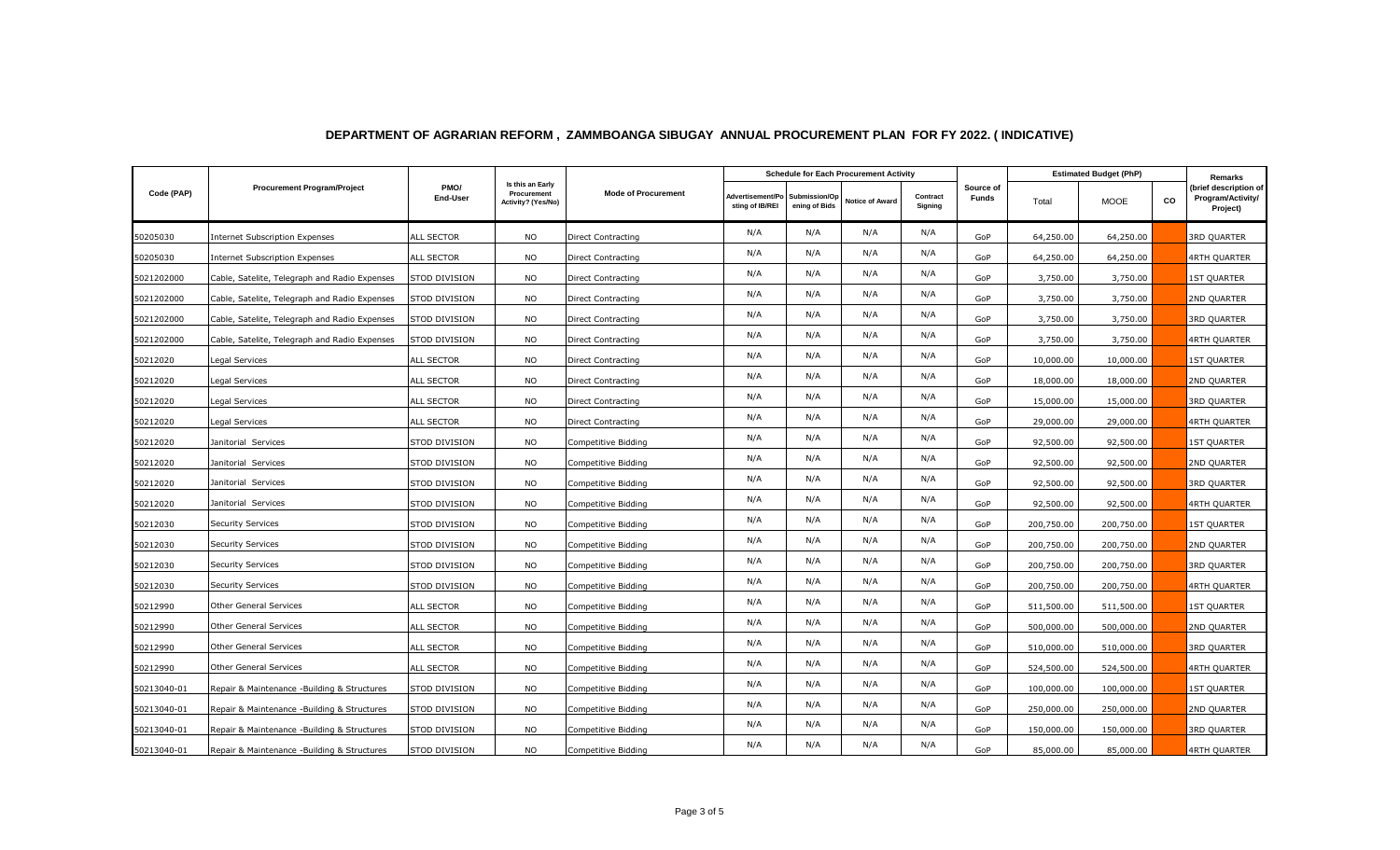|             | <b>Procurement Program/Project</b>                                        | PMO/<br><b>End-User</b> | Is this an Early<br>Procurement<br>Activity? (Yes/No) | <b>Mode of Procurement</b>        | <b>Schedule for Each Procurement Activity</b> |                                |                        |                     |                           | <b>Estimated Budget (PhP)</b> |             |           | Remarks                                                |
|-------------|---------------------------------------------------------------------------|-------------------------|-------------------------------------------------------|-----------------------------------|-----------------------------------------------|--------------------------------|------------------------|---------------------|---------------------------|-------------------------------|-------------|-----------|--------------------------------------------------------|
| Code (PAP)  |                                                                           |                         |                                                       |                                   | Advertisement/Po<br>sting of IB/REI           | Submission/Op<br>ening of Bids | <b>Notice of Award</b> | Contract<br>Signing | Source of<br><b>Funds</b> | Total                         | <b>MOOE</b> | <b>CO</b> | (brief description of<br>Program/Activity/<br>Project) |
| 50213050-03 | Repair & Maintenance- Information &<br>Communication Technology Equipment | STOD DIVISION           | <b>NO</b>                                             | NP-53.9 - Small Value Procurement | N/A                                           | N/A                            | N/A                    | N/A                 | GoP                       | 100,500.00                    | 100,500.00  |           | <b>1ST QUARTER</b>                                     |
| 50213050-03 | Repair & Maintenance- Information &<br>Communication Technology Equipment | STOD DIVISION           | <b>NO</b>                                             | NP-53.9 - Small Value Procurement | N/A                                           | N/A                            | N/A                    | N/A                 | GoP                       | 95,000.00                     | 95,000.00   |           | 2ND QUARTER                                            |
| 50213050-03 | Repair & Maintenance- Information &<br>Communication Technology Equipment | STOD DIVISION           | <b>NO</b>                                             | NP-53.9 - Small Value Procurement | N/A                                           | N/A                            | N/A                    | N/A                 | GoP                       | 125,000.00                    | 125,000.00  |           | 3RD QUARTER                                            |
| 50213050-03 | Repair & Maintenance- Information &<br>Communication Technology Equipment | STOD DIVISION           | <b>NO</b>                                             | NP-53.9 - Small Value Procurement | N/A                                           | N/A                            | N/A                    | N/A                 | GoP                       | 77,500.00                     | 77,500.00   |           | <b>4RTH QUARTER</b>                                    |
| 50215020-00 | <b>Fidelity Premiums</b>                                                  | STOD DIVISION           | <b>NO</b>                                             | Direct Contracting                | N/A                                           | N/A                            | N/A                    | N/A                 | GoP                       | 10,000.00                     | 10,000.00   |           | <b>1ST QUARTER</b>                                     |
| 50215020-00 | Fidelity Premiums                                                         | STOD DIVISION           | <b>NO</b>                                             | Direct Contracting                | N/A                                           | N/A                            | N/A                    | N/A                 | GoP                       | 13,250.00                     | 13,250.00   |           | 2ND QUARTER                                            |
| 50215020-00 | <b>Fidelity Premiums</b>                                                  | STOD DIVISION           | <b>NO</b>                                             | Direct Contracting                | N/A                                           | N/A                            | N/A                    | N/A                 | GoP                       | 15,000.00                     | 15,000.00   |           | <b>3RD QUARTER</b>                                     |
| 50215020-00 | Fidelity Premiums                                                         | STOD DIVISION           | <b>NO</b>                                             | Direct Contracting                | N/A                                           | N/A                            | N/A                    | N/A                 | GoP                       | 14,750.00                     | 14,750.00   |           | <b>4RTH QUARTER</b>                                    |
| 50215030-01 | Insurance Expenses                                                        | STOD DIVISION           | <b>NO</b>                                             | NP-53.5 Agency-to-Agency          | N/A                                           | N/A                            | N/A                    | N/A                 | GoP                       | 45,000.00                     | 45,000.00   |           | <b>1ST QUARTER</b>                                     |
| 50215030-01 | <b>Insurance Expenses</b>                                                 | STOD DIVISION           | <b>NO</b>                                             | NP-53.5 Agency-to-Agency          | N/A                                           | N/A                            | N/A                    | N/A                 | GoP                       | 35,000.00                     | 35,000.00   |           | 2ND QUARTER                                            |
| 50215030-01 | Insurance Expenses                                                        | STOD DIVISION           | <b>NO</b>                                             | NP-53.5 Agency-to-Agency          | N/A                                           | N/A                            | N/A                    | N/A                 | GoP                       | 38,000.00                     | 38,000.00   |           | <b>3RD QUARTER</b>                                     |
| 50215030-01 | Insurance Expenses                                                        | STOD DIVISION           | <b>NO</b>                                             | NP-53.5 Agency-to-Agency          | N/A                                           | N/A                            | N/A                    | N/A                 | GoP                       | 34,000.00                     | 34,000.00   |           | <b>4RTH QUARTER</b>                                    |
| 529902000   | Printing & Publication Expenses                                           | <b>ALL SECTOR</b>       | <b>NO</b>                                             | NP-53.9 - Small Value Procurement | N/A                                           | N/A                            | N/A                    | N/A                 | GoP                       | 15,000.00                     | 15,000.00   |           | <b>1ST QUARTER</b>                                     |
| 529902000   | Printing & Publication Expenses                                           | <b>ALL SECTOR</b>       | <b>NO</b>                                             | NP-53.9 - Small Value Procurement | N/A                                           | N/A                            | N/A                    | N/A                 | GoP                       | 17,750.00                     | 17,750.00   |           | 2ND QUARTER                                            |
| 529902000   | Printing & Publication Expenses                                           | ALL SECTOR              | <b>NO</b>                                             | NP-53.9 - Small Value Procurement | N/A                                           | N/A                            | N/A                    | N/A                 | GoP                       | 20,000.00                     | 20,000.00   |           | <b>3RD QUARTER</b>                                     |
| 529902000   | Printing & Publication Expenses                                           | ALL SECTOR              | <b>NO</b>                                             | NP-53.9 - Small Value Procurement | N/A                                           | N/A                            | N/A                    | N/A                 | GoP                       | 18,250.00                     | 18,250.00   |           | 4RTH QUARTER                                           |
| 2029904000  | Transportation & Deliveries                                               | <b>ALL SECTOR</b>       | <b>NO</b>                                             | NP-53.9 - Small Value Procurement | N/A                                           | N/A                            | N/A                    | N/A                 | GoP                       | 5,000.00                      | 5,000.00    |           | <b>1ST QUARTER</b>                                     |
| 2029904000  | Transportation & Deliveries                                               | ALL SECTOR              | <b>NO</b>                                             | NP-53.9 - Small Value Procurement | N/A                                           | N/A                            | N/A                    | N/A                 | GoP                       | 5,000.00                      | 5,000.00    |           | 2ND QUARTER                                            |
| 2029904000  | Transportation & Deliveries                                               | <b>ALL SECTOR</b>       | <b>NO</b>                                             | NP-53.9 - Small Value Procurement | N/A                                           | N/A                            | N/A                    | N/A                 | GoP                       | 4,750.00                      | 4,750.00    |           | <b>3RD QUARTER</b>                                     |
| 2029904000  | Fransportation & Deliveries                                               | ALL SECTOR              | <b>NO</b>                                             | NP-53.9 - Small Value Procurement | N/A                                           | N/A                            | N/A                    | N/A                 | GoP                       | 4,250.00                      | 4,250.00    |           | <b>4RTH QUARTER</b>                                    |
| 50299030-00 | Representation Expenses                                                   | <b>ALL SECTOR</b>       | <b>NO</b>                                             | NP-53.9 - Small Value Procurement | N/A                                           | N/A                            | N/A                    | N/A                 | GoP                       | 75,750.00                     | 75,750.00   |           | <b>1ST QUARTER</b>                                     |
| 50299030-00 | Representation Expenses                                                   | <b>ALL SECTOR</b>       | <b>NO</b>                                             | NP-53.9 - Small Value Procurement | N/A                                           | N/A                            | N/A                    | N/A                 | GoP                       | 75,750.00                     | 75,750.00   |           | 2ND QUARTER                                            |
| 50299030-00 | Representation Expenses                                                   | ALL SECTOR              | <b>NO</b>                                             | NP-53.9 - Small Value Procurement | N/A                                           | N/A                            | N/A                    | N/A                 | GoP                       | 75,750.00                     | 75,750.00   |           | 3RD QUARTER                                            |
| 50299030-00 | <b>Representation Expenses</b>                                            | ALL SECTOR              | <b>NO</b>                                             | NP-53.9 - Small Value Procurement | N/A                                           | N/A                            | N/A                    | N/A                 | GoP                       | 75,750.00                     | 75,750.00   |           | <b>4RTH QUARTER</b>                                    |
| 50299050-00 | Rent Building & Structure                                                 | STOD DIVISION           | <b>NO</b>                                             | Competitive Bidding               | N/A                                           | N/A                            | N/A                    | N/A                 | GoP                       | 9,000.00                      | 9,000.00    |           | 1ST QUARTER                                            |
| 50299050-00 | Rent Building & Structure                                                 | STOD DIVISION           | NO.                                                   | Competitive Bidding               | N/A                                           | N/A                            | N/A                    | N/A                 | GoP                       | 9,000.00                      | 9,000.00    |           | 2ND QUARTER                                            |